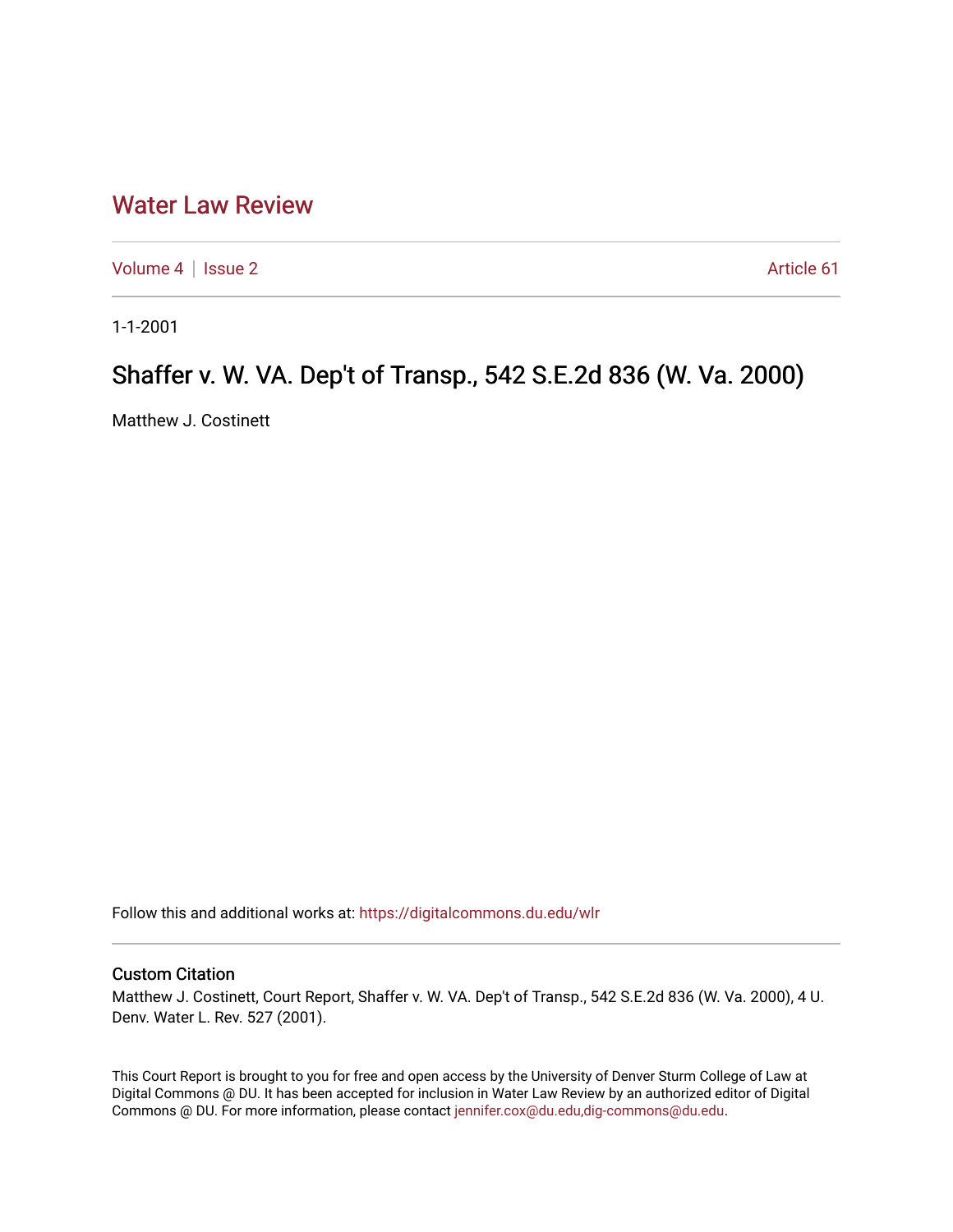## WEST *VIRGINIA*

### **Shaffer v. W. VA. Dep't of Transp., 542 S.E.2d 836 (W. Va. 2000)**

(holding a property owner seeking a writ of mandamus to compel the West Virginia Department of Transportation, Division of Highways to institute eminent domain proceedings for flood damage it allegedly caused, must show reasonable cause to believe ajudge and jury should resolve questions regarding the cause and the amount of existing flood damages).

Verla Shaffer owned real property in Evans, West Virginia. In 1997, the West Virginia Department of Transportation, Division of Highways ("DOH") constructed a storm water drainage system near Shaffer's property. On June 2, 1997, one week after the drainage system's completion, Shaffer's property was flooded and damaged during a rainstorm. Prior to completion of the drainage system, Shaffer never experienced a flooding problem. Shaffer repeatedly notified DOH of the damage and attempted unsuccessfully to get DOH to repair the drainage system.

On January 22, 1999, Shaffer filed a petition with the West Virginia Circuit Court. In this petition, Shaffer alleged DOH's design and maintenance of the drainage system caused damage to her property. In addition, Shaffer sought to compel DOH to institute eminent domain proceedings to assess the damage DOH caused and to compensate her for the damage. DOH responded with a motion to dismiss, claiming that under the West Virginia Rules of Civil Procedure, Shaffer had to file her action as a complaint, not as a petition. On March 30, 1999, the court granted DOH's motion, but preserved Shaffer's right to apply for a writ of mandamus.

On April 27, 1999, Shaffer filed a complaint, in compliance with West Virginia's Rules of Civil Procedure, asserting the same allegations as in her petition. DOH responded with a motion to dismiss, claiming Shaffer's action was not cognizable in mandamus. By an order entered on August 2, 1999, the court granted DOH's motion and dismissed Shaffer's complaint, with prejudice. The court found Shaffer had failed to prove the elements necessary to compel DOH to institute eminent domain proceedings. In particular, Shaffer had not demonstrated DOH's actions had damaged her property. Shaffer appealed the circuit court's order to the Supreme Court of Appeals of West Virginia.

According to the appellate court, for the writ of mandamus to issue, three elements must exist. First, DOH must have a legal duty to institute the proceedings Shaffer sought. The court found Shaffer met this element because DOH had a statutory duty to institute adequate eminent domain proceedings under circumstances such as Shaffer's. Second, no other remedy must exist. The court found Shaffer met this element because state case law held mandamus was the only